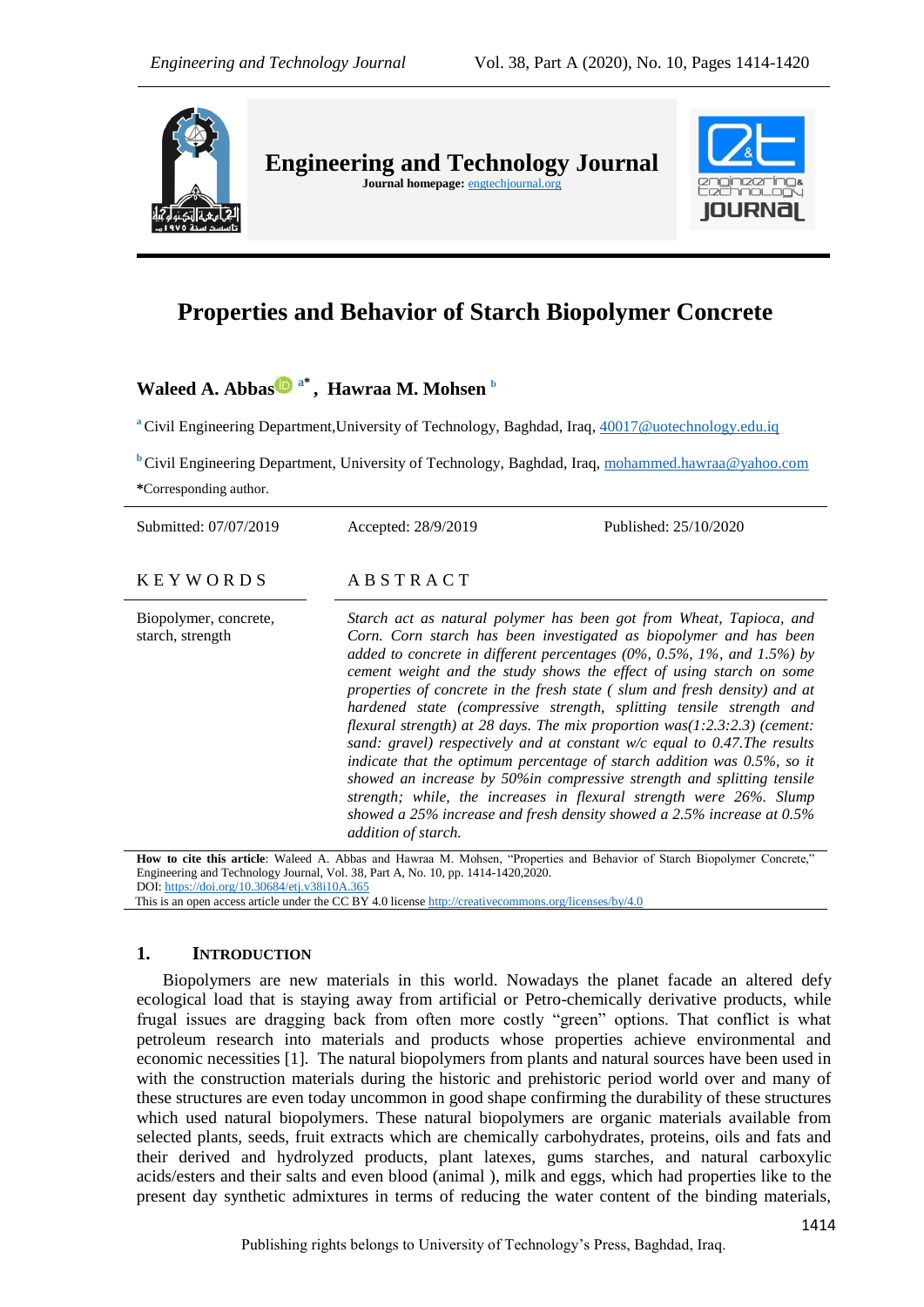which accelerates the hardening processes of the binders providing water retentivity, renderability and compaction desirable to produce a durable compacted hardened structure as desired to bind the stones and aggregates used in these historic and prehistoric structures. These natural biopolymeric additions enhance the properties of construction material formulations (i.e. mortars, plasters mixes used) in fresh (green) & in hardened state and also improve the resistance of the structures to the deterioration processes in nature thereby enhancing the durability of the structures, these biopolymeric additions also exhibited biocidal and insecticidal properties leading to resistance of the constructed structure to bio-corrosion as well as termite resistance [2]. The most popular biopolymer in the world is starch and has a similar deed of starch and starch derivatives in their dispersing ability with petrochemical polymers. The main advantage of starch is that it is from natural resources and renewable material that has varieties of industrial applications because it is low-cost materials and environmentally amicable. [3]. In many cases, biopolymers submission different advantages at the performance and/or cost over artificial polymers, whereas in other zones biopolymers may be the lone product available that can offer certain attributes for building materials. Biopolymers also endure the image of being ecologically more suitable than artificial polymers formed in a chemical plant [4]

## **2. MATERIALS AND METHODS**

#### *I. Materials*

1) Cement: The chemical and physical properties of type I Portland cement used are given in Table 1and 2 respectively.

| % by weight    | IQS 5/1984-Type I Limits |
|----------------|--------------------------|
|                |                          |
|                |                          |
| 61.2           |                          |
| 2.07           | < 2.8                    |
| 2.06           | $<\!\!5$                 |
| 3.12           |                          |
| 5.05           |                          |
| 1.32           | < 1.5                    |
| 0.88           | $0.66 - 1.02$            |
| 3.21           | $\leq 4$                 |
| Main compounds |                          |
| $\ \, 8.0$     |                          |
| 9.4            |                          |
| 19.0           |                          |
| 58.5           |                          |
|                | 21.2                     |

**Table 1: Portland cement used (chemical composition)**

**Table 2: Test physical properties of cement** 

| The Physical properties                                 | <b>Results of test</b> | IQS 5 / 1984-Type I Limits   |
|---------------------------------------------------------|------------------------|------------------------------|
| Soundness (Autoclave) %                                 | 0.05                   | $\leq 0.8$                   |
| Compressive strength (MPa)<br>3days                     |                        |                              |
| 7days                                                   | 20.0                   | $\geq$ 15                    |
|                                                         | 29.5                   | > 23                         |
| Setting time<br>(hrs.: min.)<br>Initial<br>Final        | 2.05<br>4.00           | $>45$ min.<br>$\leq 10$ hrs. |
| Specific surface area (Blaine)<br>method)<br>$(m^2/kg)$ | 367                    | $\geq$ 230                   |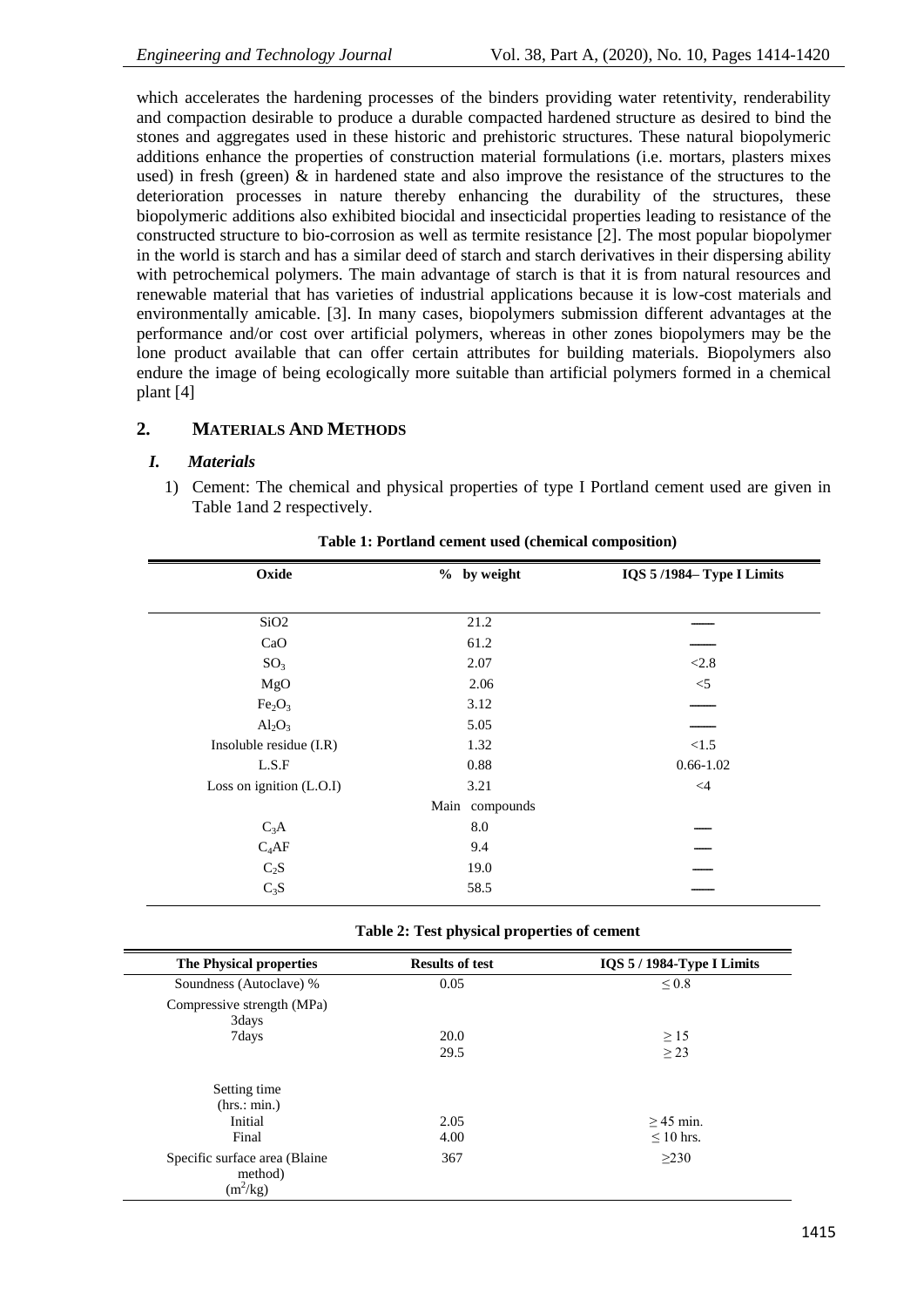2) Aggregate: Crushed coarse aggregate used in concrete based on the Iraqi Standard IQS 45/1984 [6]. The water absorption, particle size distribution and fineness modulus of aggregate are specified. Table 3below shows the physical properties of the aggregate. Tables 4 and 5 show the grading of coarse and fine aggregate respectively.

| <b>Property</b>                   | Fine<br>Aggr | Coarse<br>Aggr |
|-----------------------------------|--------------|----------------|
| <b>Fineness</b><br>modulus        | 3.13         |                |
| Specific<br>gravity               | 2.67         | 2.36           |
| Bulk density<br>(kg/m3)           | 16,5         | 1685           |
| $\frac{9}{6}$ Absorption          | 1,6          | 0.62           |
| The Content<br>of Sulfate $(\% )$ | 0.1          | 0.082          |

## **Table 3: The physical properties of aggregate**

| Table 4: The grading of coarse aggregate |  |  |  |
|------------------------------------------|--|--|--|
|------------------------------------------|--|--|--|

| Size of<br>Sieve(mm) | %Passing | Limits of IQS No.45 /1984 [6] |
|----------------------|----------|-------------------------------|
| 20                   | 100      | 100                           |
| 14                   | 100      | 90-100                        |
| 10                   | 81.5     | 50-85                         |
| 5                    | 6        | $0 - 10$                      |
| 2.36                 | 0        | $\Omega$                      |

**Table 5: Test grading of fine aggregate**

| <b>Size of Sieve</b><br>(mm) | %Passing | IQS No.45 /1984 zone (2) [6] |
|------------------------------|----------|------------------------------|
| 9.5                          | 100      | 100                          |
| 4.75                         | 97       | 90-100                       |
| 2.36                         | 88       | 75-90                        |
| 1.18                         | 59       | 55-90                        |
| $600 \mu m$                  | 24       | $35 - 55$                    |
| $300 \mu m$                  | 13       | $8 - 30$                     |
| $150 \mu m$                  | 6        | $0 - 10$                     |

3) Starch: Corn starch was used as a percentage of cement weight. Its composition is shown in the table below\*

| <b>Symbol</b> | <b>Element</b> | Concentration (ppm) |
|---------------|----------------|---------------------|
| Na            | Sodium         | <640                |
| Mg            | Magnesium      | ${<}100$            |
| Al            | Aluminum       | ${<}18$             |
| Si            | Silicon        | 55.5                |
| P             | Phosphor       | 45.3                |

**Table 6: Chemical composition of starch**

\* The tests were carried out in Ministry of Industry and Minerals/Materials research directorate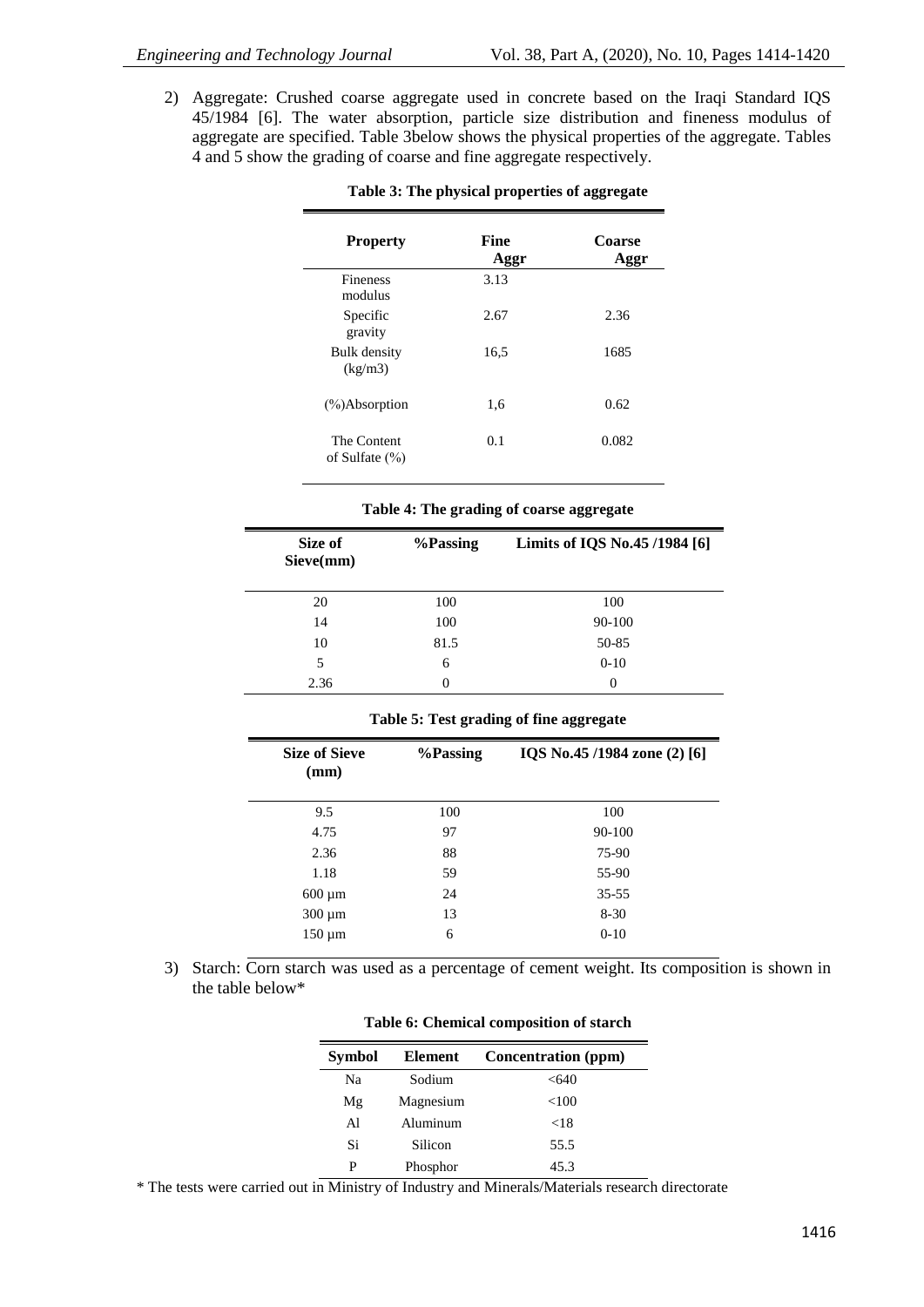4) Water: Water used for mixing and curing of concrete was Tap water and has a pH value between 8-8.5.

#### *II. Experimental work*

1) Mix proportions. For all mixes, mix proportion was (1: 2.26:2.26) (371:839:839) (kg/m<sup>3</sup>) (cement: sand: gravel) and w/c=0.47, depending on American Concrete Institute method for mix design of concrete, Table 7 below shows the details of mixes

| Mix designation | % of starch<br>(by weight | Weight of starch $(kg)$ |
|-----------------|---------------------------|-------------------------|
|                 | of cement)                |                         |
| Ref.            | 0.0                       | 0.0                     |
| 1               | 0.5                       | 1.75                    |
| $\mathfrak{D}$  |                           | 3.5                     |
| 3               | 15                        | 5.25                    |

|  |  | <b>Table 7: Details of mix designation</b> |  |  |  |  |
|--|--|--------------------------------------------|--|--|--|--|
|--|--|--------------------------------------------|--|--|--|--|

2) Concrete Preparation. Materials utilized for the work were prepared following ASTM C192 [7] and weighed on a laboratory balance. Four types of concrete specimens were prepared. Reference mix cast as the first set of concrete specimens and the other three were with  $(0.5\%$ , 1% & 1.5%) adding of starch by cement weight respectively.

#### *III. Experimental tests*

- 1) Slump test, the test of the slump was performed, as specified in the ASTM C143\_ [8]. Using constant w/c for all mixes equal to 0.47 and the mix proportion was 1:2.3:2.3.
- 2) Test of the Fresh Density; The test of the Fresh Density was performed, according to ASTM C 138M-01\_ [9].
- 3) Test of the Compression Strength; The test of the Concrete compressive strength was performed, depending on BS 1881 Part 181\_ [10]. The average compressive strength of three specimens was calculated for each concrete mix.
- 4) Test of the Splitting tensile strength; The test splitting tensile strength was conducting, according to the ASTM C496-04 [11]. Using two cylinders for each test with  $d = 100$ mm and  $h = 200$  mm.
- 5) Test of Flexural strength; Flexural strength test was performed, according to the ASTM C 78-04\_ [12]. The load was applied on the side that was perpendicular to the face of the cast.

#### **3. RESULTS AND DISCUSSIONS**

#### *I. Slump*

The use of starch biopolymer as a percent of cement weight in concrete can increase the slump of concrete about (25, 40, and 43) % for (0.5, 1and 1.5) % addition of starch respectively compared to the reference mix and improve the workability of concrete, the reason for this is the nature of the material starch gelatin

#### *II. Fresh density*

The results of fresh density for concrete show that, 2.5% increase in fresh density of concrete for 0.5% and 1 % addition of starch by cement weight while about o.4% increase in fresh density of concrete for 1.5% of starch addition compared to the reference mix, the reason for this, is the nature of the material starch gelatin.

#### *III. Compression strength*

From the results of compression strength test, it has been shown that the 0.5% and 1% of starch addition by cement weight can give about 50% and 40% increase in compression strength of concrete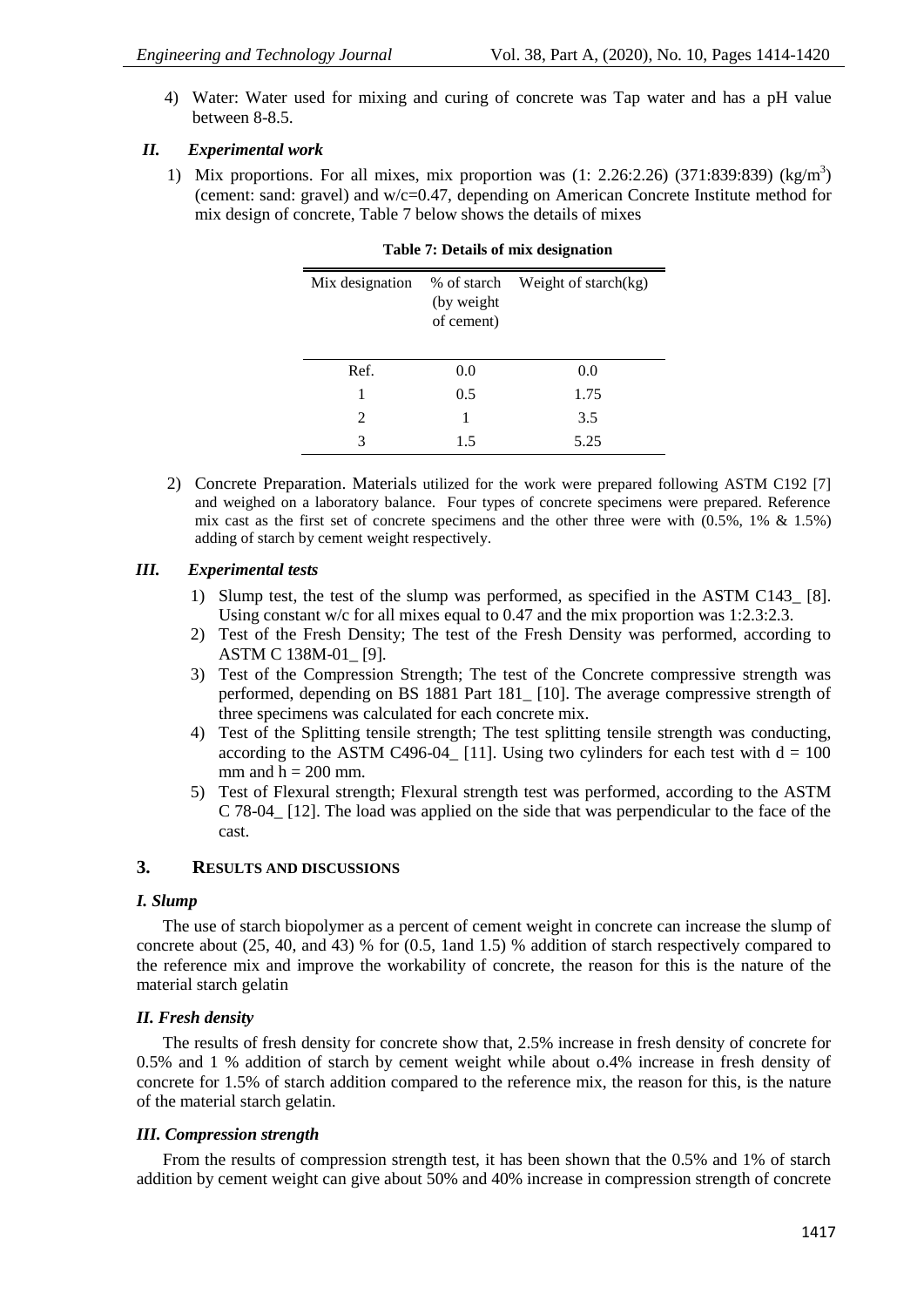respectively, while the 1.5% of starch addition gave a 28% increase in compression strength of concrete and the reason for this, is the nature of the material starch gelatin.

#### *IV. Splitting tensile strength*

The results of splitting tensile strength showed that there was a clear increase in splitting tensile strength (where the 0.5% of starch addition gave a 50% increase in splitting tensile strength of concrete while the others (1% and 1.5%) of starch addition showed a 38% and 25% increase in splitting tensile strength of concrete respectively and the reason for this, is the nature of the material starch gelatin.

#### *V. Flexural strength*

The results of flexural strength of concrete showed that the higher percentage of increase in flexural strength was at 0.5% of starch addition were it was 26%, while the 1% and 1.5% of starch addition showed about 7% and 5% increase in flexural strength of concrete compared to the reference mix 0%. And the reason for this is the nature of the material starch gelatin.

|                             |     | Mix Designation Slump (mm.) Fresh density $kg/m3$ |  |
|-----------------------------|-----|---------------------------------------------------|--|
| Ref.                        | 80  | 2400                                              |  |
| 1                           | 100 | 2460                                              |  |
| $\mathcal{D}_{\mathcal{L}}$ | 113 | 2460                                              |  |
| 3                           | 115 | 2410                                              |  |

**Table 8: Results of fresh properties at 28 days**



**Figure 1: Slump of concrete at 28 days**



**Figure 2: Fresh density of concrete at 28 days**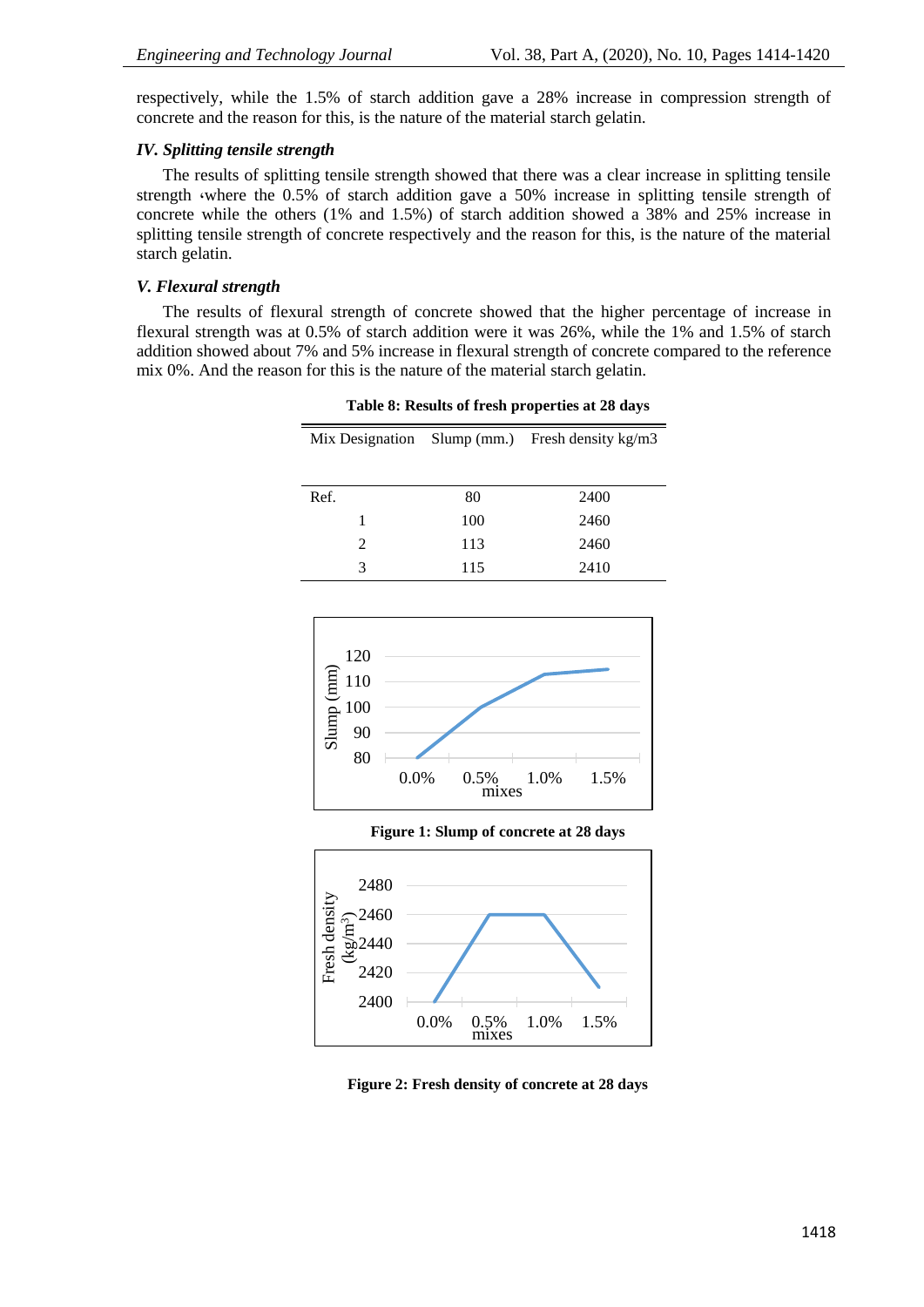

**Figure3: Compressive strength of concrete**



**Figure4: Splitting tensile strength of concrete**



**Figure5: Flexural strength of concrete**

| Table 9: Results of hardened properties at 28 days |  |  |  |  |
|----------------------------------------------------|--|--|--|--|
|----------------------------------------------------|--|--|--|--|

| Mix<br>designation | <b>Compression</b><br>strength<br><b>MPa</b> | <b>Splitting</b><br><b>Tensile</b><br><b>Strength</b><br><b>MPa</b> | <b>Flexural</b><br>strength<br><b>MPa</b> |
|--------------------|----------------------------------------------|---------------------------------------------------------------------|-------------------------------------------|
| Ref.               | 23.4                                         | 2.4                                                                 | 4.3                                       |
|                    | 35                                           | 3.6                                                                 | 5.4                                       |
| 2                  | 33                                           | 3.3                                                                 | 4.6                                       |
| 3                  | 30                                           | 3.0                                                                 | 4.5                                       |